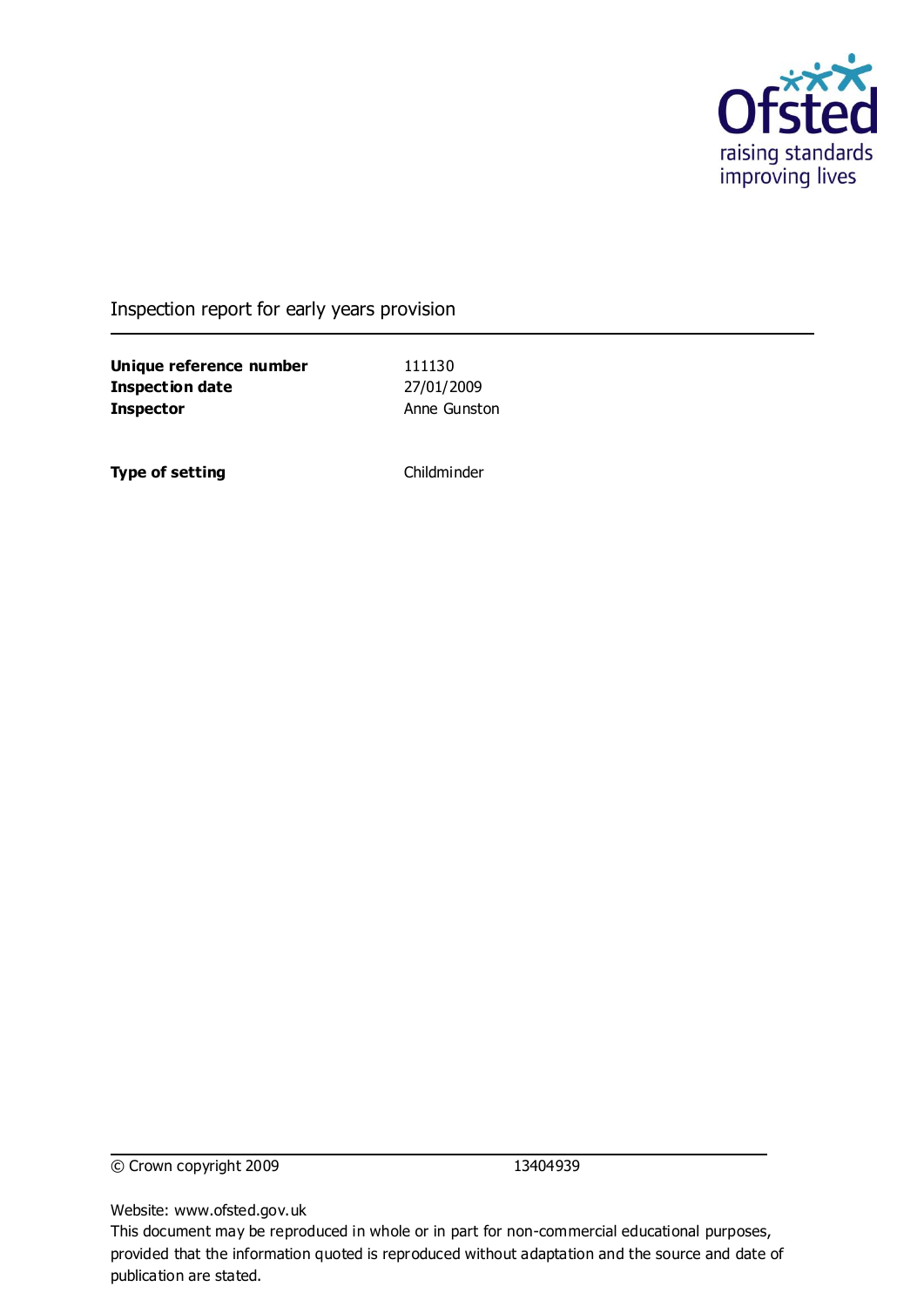# **Introduction**

This inspection was carried out by Ofsted under Sections 49 and 50 of the Childcare Act 2006 on the quality and standards of the registered early years provision. 'Early years provision' refers to provision regulated by Ofsted for children from birth to 31 August following their fifth birthday (the early years age group). The registered person must ensure that this provision complies with the statutory framework for children's learning, development and welfare, known as the *Early* Years Foundation Stage.

The report includes information on any complaints about the childcare provision which Ofsted has received since the last inspection or registration whichever is the later, which require Ofsted or the provider to take action in Annex C.

The provider must provide a copy of this report to all parents with children at the setting where reasonably practicable. The provider must provide a copy of the report to any other person who asks for one, but may charge a fee for this service (The Childcare (Inspection) Regulations 2008 regulations 9 and 10).

The setting also makes provision for children older than the early years age group which is registered on the voluntary and/or compulsory part(s) of the Childcare Register. This report does not include an evaluation of that provision, but a comment about compliance with the requirements of the Childcare Register is included in Annex B.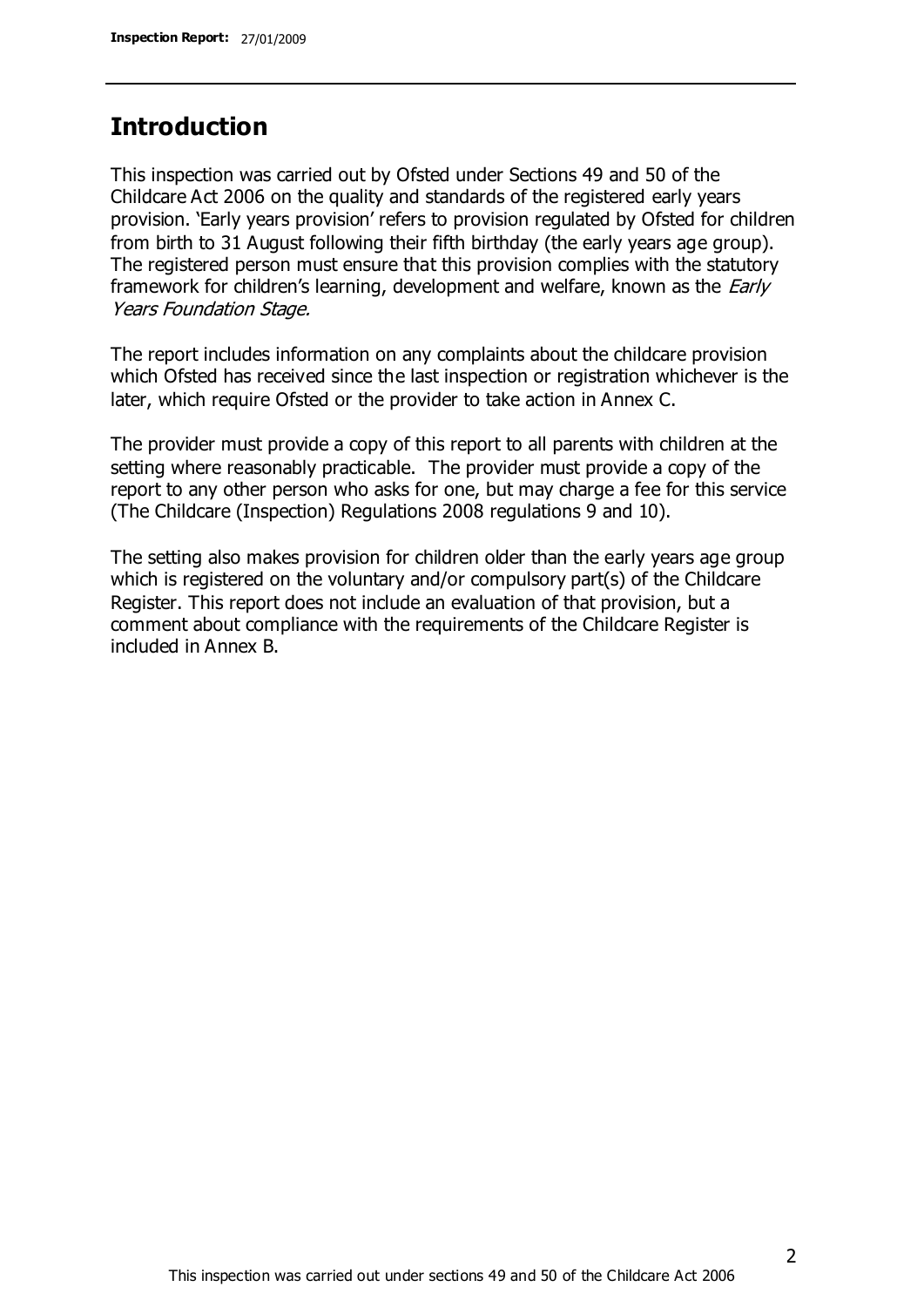# **Description of the childminding**

The childminder has been registered since 1990. She is registered on the Early Years Register and both the compulsory and voluntary parts of the Childcare Register to care for a total of six children under eight years. At present, the childminder cares for three in the early years age range and three children of school age. The childminder lives with her adult son in a house in Waterlooville, Hampshire. The home is within walking distance of local shops, schools and parks. The childminder uses the ground floor of the home for childminding; this is completely accessible. There are no family pets. There is a secure garden for outside play. The childminder is a member of the National Childminding Association.

# **Overall effectiveness of the early years provision**

Children are making exceptional progress in their learning and development as the childminder completes rigorous monitoring and self-evaluation of all aspects of her practice. She sustains continual improvement in the service she provides and offers an inclusive, supportive environment where every child is welcomed. The childminder develops effective relationships with parents and all others who are involved with the children, ensuring that each child's progress across all outcomes is consistently good.

# **What steps need to be taken to improve provision further?**

To further improve the high quality early years provision the registered person should consider:

ensuring that arrangements for dealing with medical emergencies are confirmed with parents of all children.

# **The leadership and management of the early years provision**

Children are cared for in an extremely safe, secure environment, which the childminder prepares thoroughly in readiness for their arrival. The childminder is committed to offering a professional service and maintains her ratios at all times, to provide children with high levels of support. She is confident in her safeguarding role and has secure knowledge of the procedures to follow should she have concerns about a child in her care. The childminder takes complete responsibility for the children at all times and never leaves them with anyone who is not vetted. The childminder is very well organised in terms of the documentation and policies she has in place, all of which support efficient management of her provision. She is proactive in completing training to continually improve her skills and sought training at an early stage to prepare her for the implementation of the Early Years Foundation Stage (EYFS). All policies and working documents reflect this framework. Children benefit from the childminder's willingness to involve and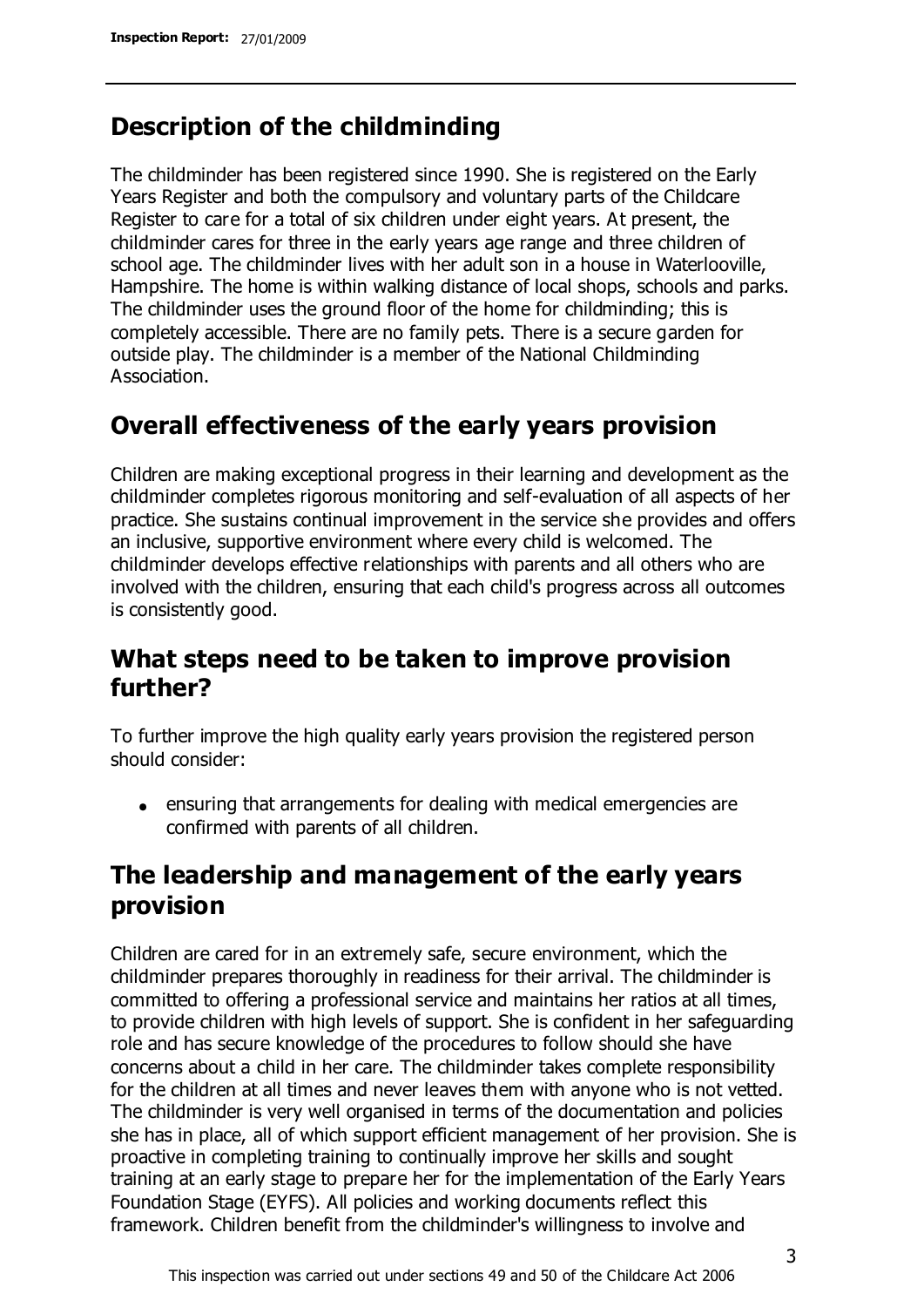include parents in their child's learning and development. The childminder works in a completely open, supportive manner with parents and shares all records and policies with them at very regular intervals; she ensures that any changes that may affect the service she provides are highlighted. The records used to promote children's welfare are thorough and maintain confidentiality. Although some parents have yet to give written consent for their children to receive emergency medical treatment, as requested by the childminder. The childminder values each child as an individual; she recognises that each one has particular characteristics and needs. By discussion with parents and collaborative working with other professionals, the childminder overcomes any barriers to children's achievement. References from parents show they really value her warmth and sincerity, reliability and approachable attitude, which supports their care of the children and ensures consistency. Children describe how they have 'so much fun and are never bored'.

# **The quality and standards of the early years provision**

Children flourish in the childminder's care as she demonstrates genuine enjoyment and pleasure in her childminding role. They are confident in making decisions about activities because they know that the childminder supports the choice they make, whilst monitoring that these are appropriate and provide well-balanced experiences. The childminder listens to children's requests; her flexible planning allows children to play and build on their own experiences. Children also enjoy well-planned activities, which the childminder leads, incorporating all areas of learning. The childminder is skilled at using every day opportunities to increase children's knowledge and prepare them well for the future. For example, children learn to identify letters of the alphabet on trips to the local bank. They become familiar with numbers counting cars on walks or when playing snakes and ladders. The childminder is very skilled at questioning children at all times, encouraging them to think and solve simple problems.

Children are gaining great enjoyment from books and love to read their favourites with the childminder. They value this opportunity as the childminder reads stories in an animated manner, giving children the confidence to express themselves as well. Children happily join in with the story; when they attempt to read the childminder is always positive if she needs to correct pronunciation. Children receive a great deal of praise and encouragement for any achievement; they are keen to try new tasks and become completely independent. For example, older children take themselves to the toilet saying they do not need any help from the childminder. They are learning very good hygiene habits, such as cleaning teeth regularly. Children receive nourishing meals and snacks when in the childminder's care, as she works closely with parents to meet each child's dietary needs. She plans menus in advance and displays these for parents; meals are well balanced and cooked using fresh ingredients. The childminder uses fun activities, such as creating individual place mats using pictures of healthy foods cut from magazines; this involves the children and promotes their understanding of the importance of healthy eating.

The childminder manages children's behaviour in a calm, gentle manner but has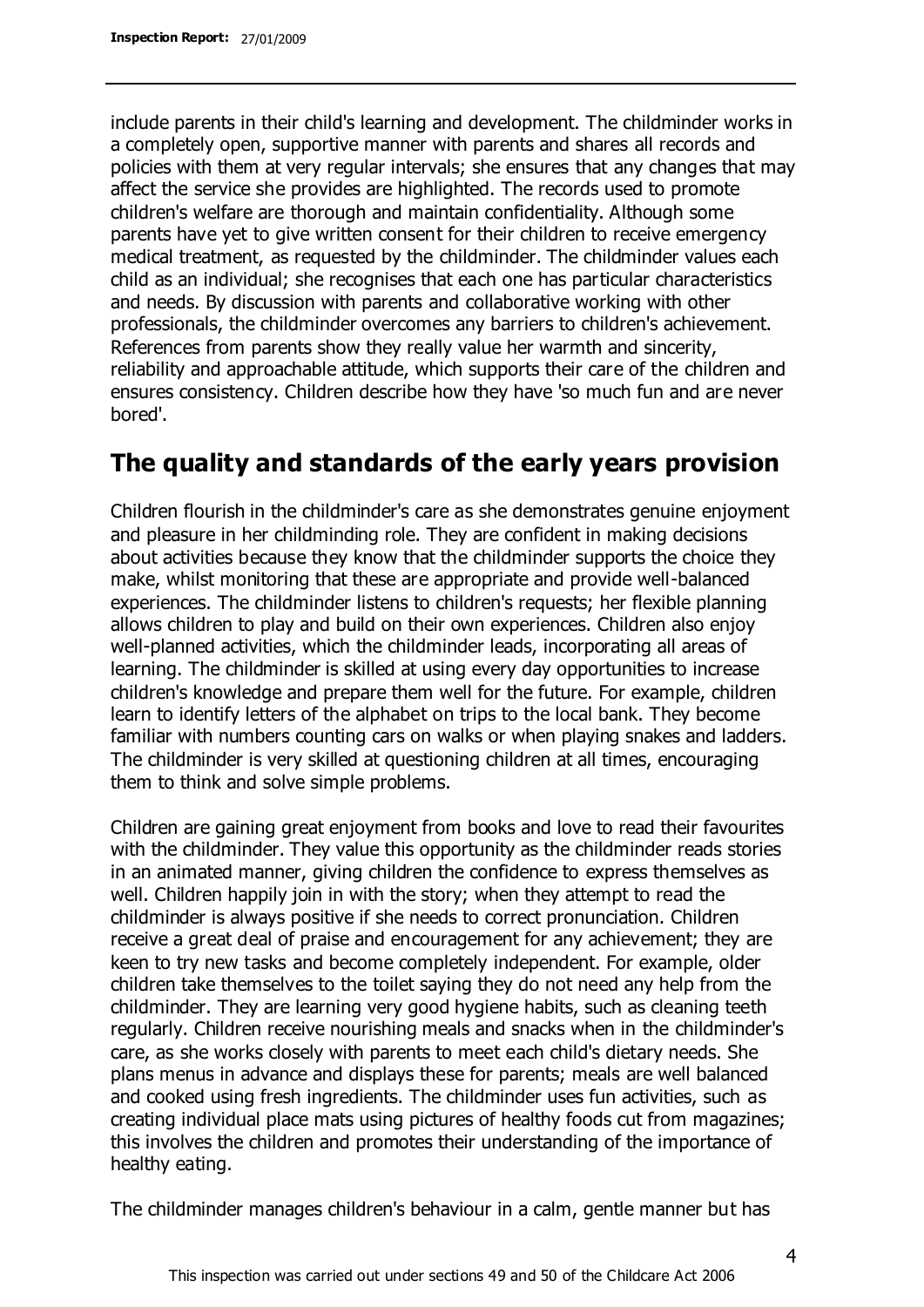high expectations concerning politeness and consideration. She encourages children to use 'please' and 'thank you' at all times; children are well behaved and show thought for others. They know they can depend on the childminder who provides high levels of reassurance and encourages children to express their feelings and emotions in a positive way. Children can choose to use the 'How Do You Feel Today' board to describe their mood; the childminder provides simple visual symbols so even the youngest can be included in this.

Children's welfare is a high priority for the childminder; she completes comprehensive assessments of all areas of the home and the outings that children enjoy to minimise the risk of harm. Children take part in regular evacuation from the home, preparing them well to deal with emergency situations. The childminder keeps her property very secure and takes many precautions to ensure children's safety. Any caller to the home must sign the visitors' book; the use of safety gates throughout the home ensures that children are always closely supervised.

5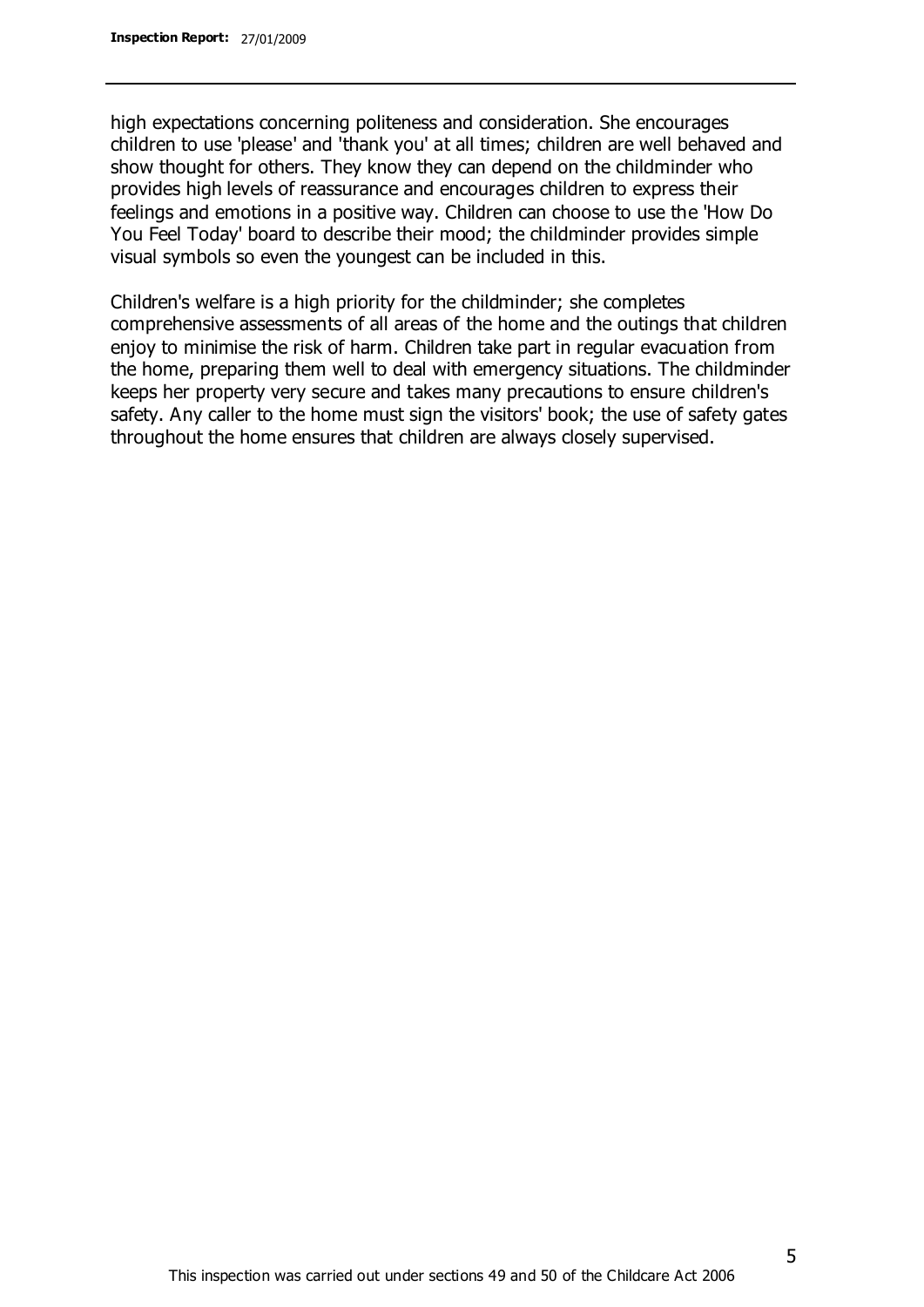# **Annex A: record of inspection judgements**

#### **The key inspection judgements and what they mean**

Grade 1 is Outstanding: this aspect of the provision is of exceptionally high quality Grade 2 is Good: this aspect of the provision is strong Grade 3 is Satisfactory: this aspect of the provision is sound Grade 4 is Inadequate: this aspect of the provision is not good enough

### **Overall effectiveness**

| How effective is the provision in meeting the needs<br>of children in the Early Years Foundation Stage? |  |
|---------------------------------------------------------------------------------------------------------|--|
| How well does the provision promote inclusive practice?                                                 |  |
| The capacity of the provision to maintain continuous                                                    |  |
| improvement.                                                                                            |  |

## **Leadership and management**

| How effectively is provision in the Early Years               |  |
|---------------------------------------------------------------|--|
| <b>Foundation Stage led and managed?</b>                      |  |
| How effective is the setting's self-evaluation, including the |  |
| steps taken to promote improvement?                           |  |
| How well does the setting work in partnership with parents    |  |
| and others?                                                   |  |
| How well are children safeguarded?                            |  |

# **Quality and standards**

| How effectively are children in the Early Years<br><b>Foundation Stage helped to learn and develop?</b> |  |
|---------------------------------------------------------------------------------------------------------|--|
| How effectively is the welfare of children in the Early                                                 |  |
| <b>Years Foundation Stage promoted?</b>                                                                 |  |
| How well are children helped to stay safe?                                                              |  |
| How well are children helped to be healthy?                                                             |  |
| How well are children helped to enjoy and achieve?                                                      |  |
| How well are children helped to make a positive                                                         |  |
| contribution?                                                                                           |  |
| How well are children helped develop skills that will                                                   |  |
| contribute to their future economic well-being?                                                         |  |

Any complaints about the inspection or report should be made following the procedures set out in the guidance available from Ofsted's website: www.ofsted.gov.uk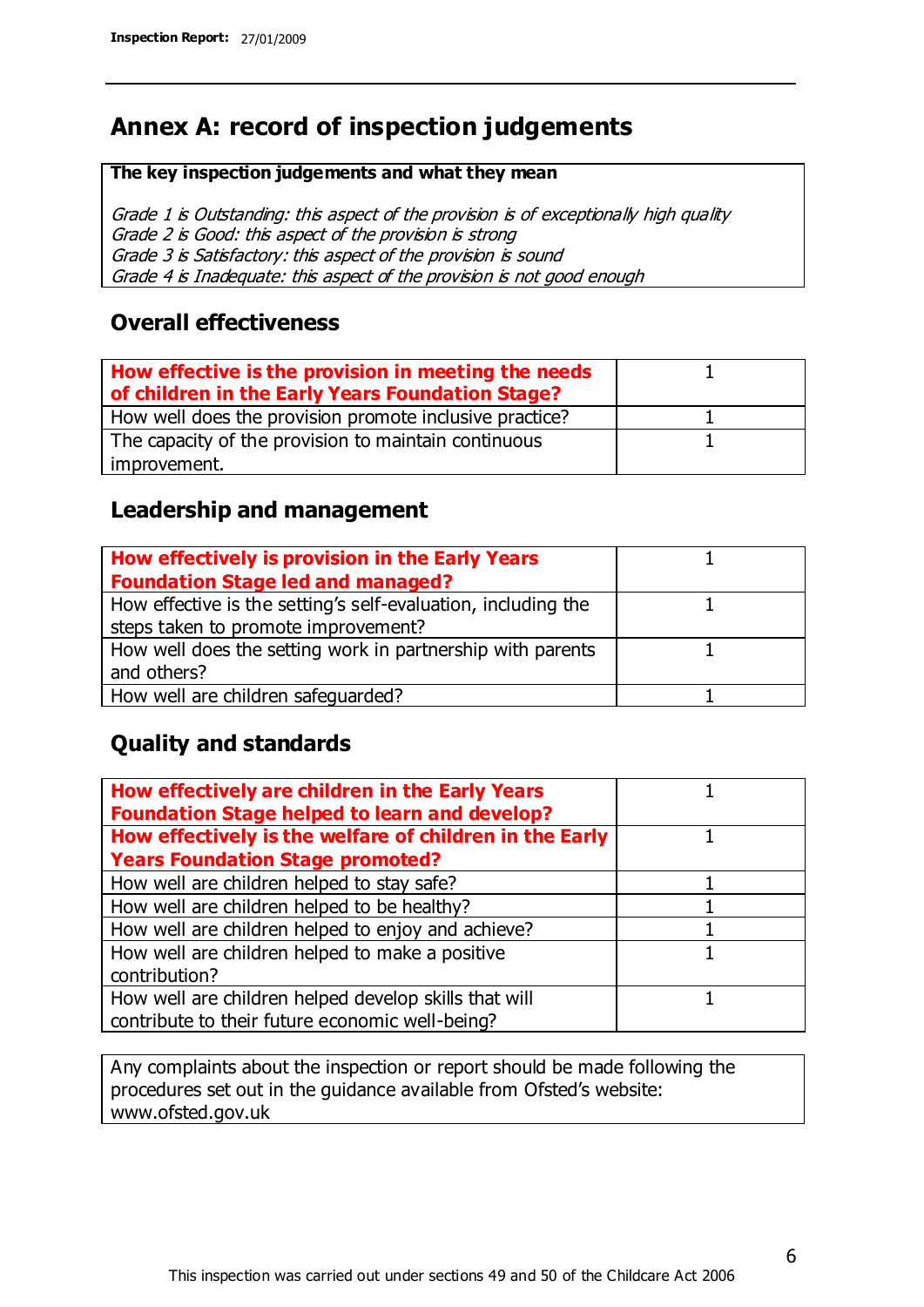# **Annex B: the Childcare Register**

| The provider confirms that the requirements of the<br>compulsory part of the Childcare Register are: | Met |
|------------------------------------------------------------------------------------------------------|-----|
| The provider confirms that the requirements of the<br>voluntary part of the Childcare Register are:  | Met |